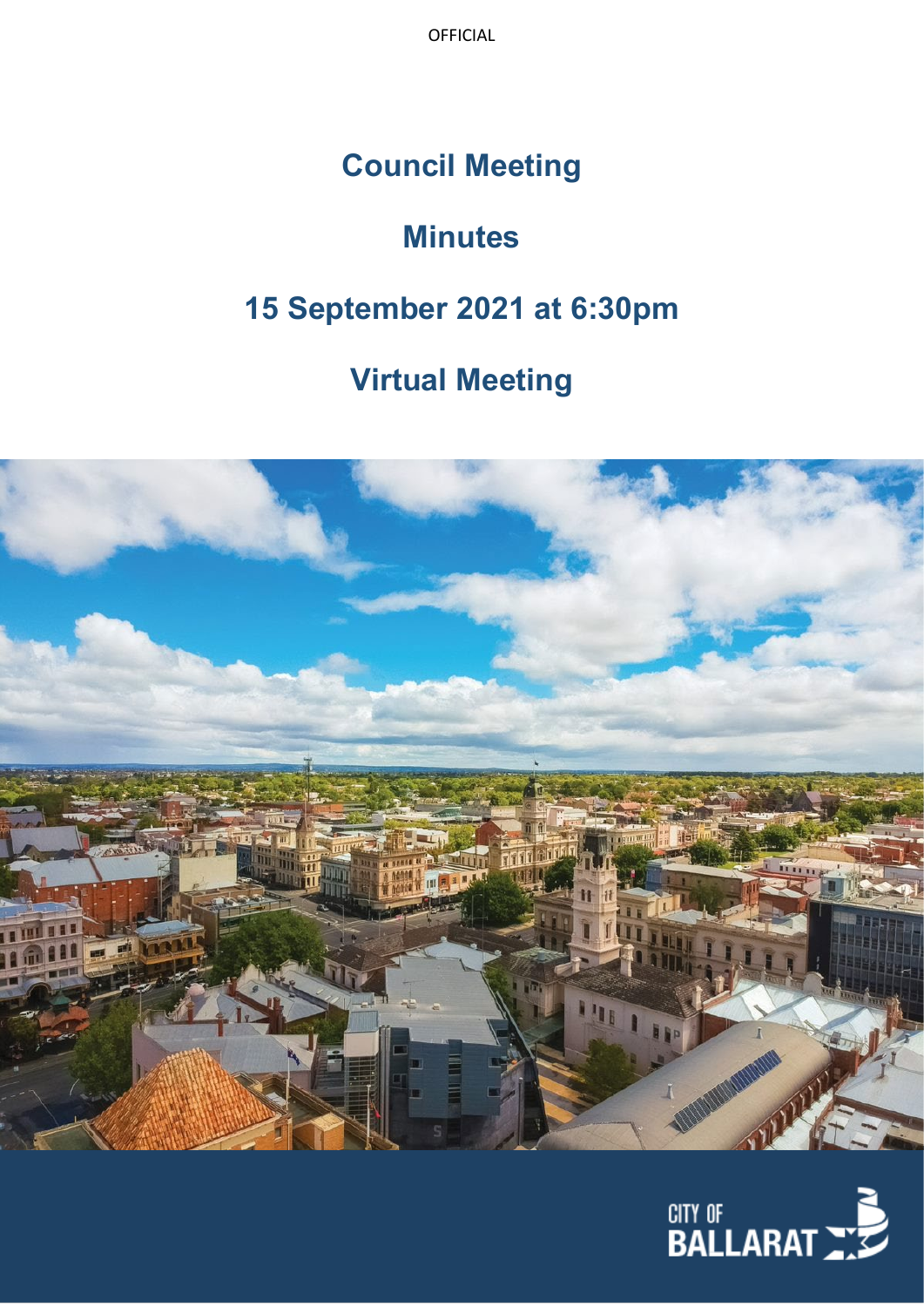

## **ORDER OF BUSINESS**

| 4.1. Submissions on the Draft Financial Plan 2021/22 to 2030/21 4 |  |
|-------------------------------------------------------------------|--|
|                                                                   |  |

**The next Ordinary Meeting of the Ballarat City Council will be held on Wednesday 22 September 2021.**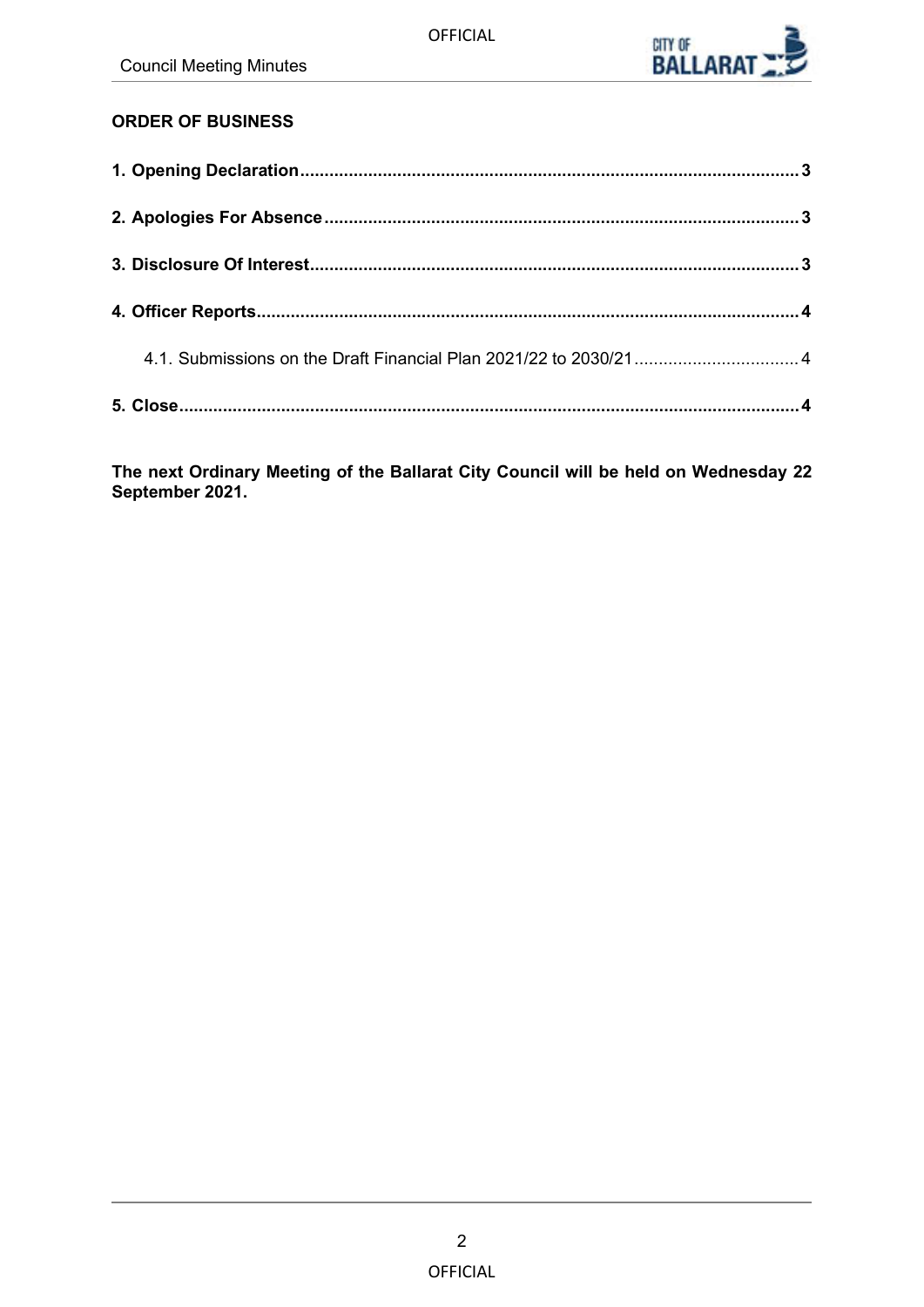

### <span id="page-2-0"></span>**1. OPENING DECLARATION**

- **Councillors:** *"We, the Councillors of the City of Ballarat, declare that we will carry out our duties in the best interests of the community, and through collective leadership will maintain the highest standards of good governance."*
- **Mayor:** *"I respectfully acknowledge the Wadawurrung and Dja Dja Wurrung People, the traditional custodians of the land, and I would like to welcome members of the public in the gallery."*

### **2. APOLOGIES FOR ABSENCE**

#### **2.1 Present**

Mayor Cr Daniel Moloney Cr Ben Taylor Cr Samantha McIntosh Cr Belinda Coates Cr Mark Harris Cr Des Hudson Cr Amy Johnson Cr Peter Eddy Cr Tracey Hargreaves Mr Evan King- Chief Executive Officer

Ms Bridget Wetherall - Director Infrastructure and Environment Mr Matthew Wilson - Director Community Wellbeing Mr John Hausler - Director Corporate Services Ms Natalie Robertson - Director Development and Growth Mr Cameron Montgomery - Executive Manager Governance and Risk Ms Sophie Constable - Administration Officer Statutory Compliance

## **3. DISCLOSURE OF INTEREST**

Nil